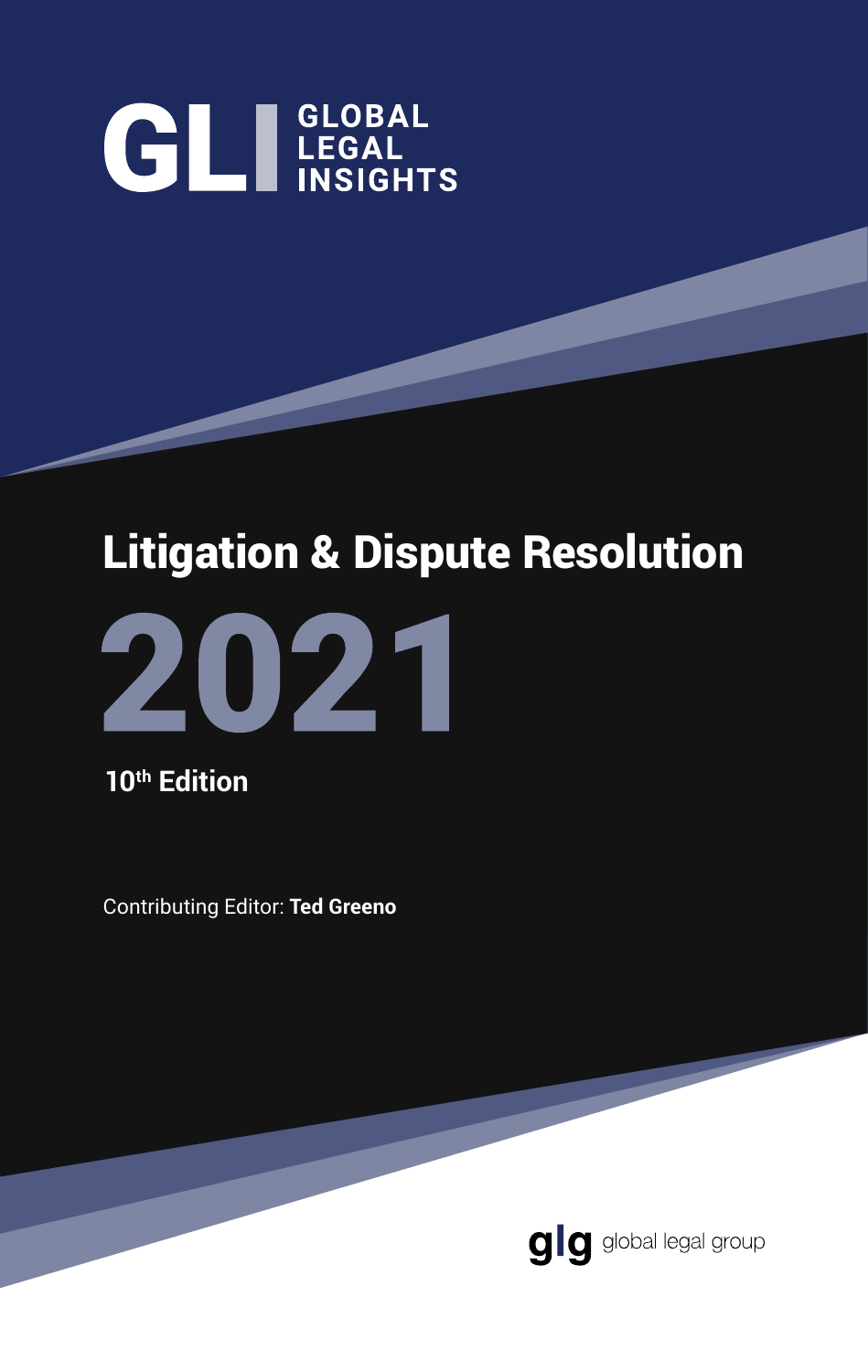#### **CONTENTS**

| Preface                            | Ted Greeno, <i>Ouinn Emanuel Urguhart &amp; Sullivan</i>                                                                                                                       |    |
|------------------------------------|--------------------------------------------------------------------------------------------------------------------------------------------------------------------------------|----|
| <b>Expert analysis</b><br>chapters | The Standing International Forum of Commercial Courts:<br>Harmonising international court processes and procedures<br>Ted Greeno, <i>Ouinn Emanuel Urguhart &amp; Sullivan</i> |    |
|                                    | Impact and application of the U.S. Supreme Court's Arthrex decision<br>Kenneth R. Adamo, Law Office of KRAdamo<br>Eugene Goryunov, Haynes and Boone, LLP                       | 13 |

#### **Jurisdiction chapters**

| <b>Argentina</b>      | Ricardo A. Ostrower, Martín Vainstein & Alejo M. Gascón,<br>Marval O'Farrell Mairal                                                             | 17  |
|-----------------------|-------------------------------------------------------------------------------------------------------------------------------------------------|-----|
| Australia             | Colin Loveday & Sheena McKie, Clayton Utz                                                                                                       | 28  |
| <b>Brazil</b>         | Eduardo José de Oliveira Costa, Daniel Figueiredo Heidrich &<br>Roberto Amarante Levy de Seixas Pereira,<br>A. Lopes Muniz Advogados Associados | 41  |
| <b>Cayman Islands</b> | Ian Huskisson, Anna Peccarino & Neil McLarnon,<br>Travers Thorp Alberga                                                                         | 52  |
| China                 | Wen Qin & Juliette Zhu, Rui Bai Law Firm                                                                                                        | 61  |
|                       | England & Wales Richard Hornshaw, Conor Mc Stravick & Jay Jamooji,<br>Akin Gump LLP                                                             | 66  |
| <b>France</b>         | Dessislava Zadgorska-Mathon & Martin Rayet, Velvet Avocats                                                                                      | 76  |
| Germany               | Jochen Lehmann & Markus Andrees,<br>GÖRG Partnerschaft von Rechtsanwälten mbB                                                                   | 87  |
| Greece                | Spyros G. Alexandris & Eirini Panopoulou, Bahas, Gramatidis & Partners                                                                          | 98  |
| Japan                 | Shinya Tago, Takuya Uenishi & Landry Guesdon, Iwata Godo                                                                                        | 109 |
| Liechtenstein         | Manuel Walser & Daria Tschütscher, Walser Attorneys at Law Ltd.                                                                                 | 123 |
| Luxembourg            | Jackye Elombo, Jackye Elombo - Avocat à la Cour                                                                                                 | 133 |
| <b>Mexico</b>         | Miguel Angel Hernandez-Romo Valencia &<br>Miguel Angel Hernandez Romo, Foley Arena                                                              | 148 |
| <b>New Zealand</b>    | Jonathan Scragg, Ayleath Foote & Edward Greig, Duncan Cotterill                                                                                 | 155 |
| Poland                | Łukasz Doktór, Adriana Palczewska & Maciej Rzepka,<br>DOKTÓR JERSZYŃSKI PIETRAS                                                                 | 165 |
| Portugal              | Paulo von Hafe, Ana Bruno & Associados                                                                                                          | 177 |
| <b>Russia</b>         | Valeria Butyrina, Arina Akulina & Margarita Drobyshevskaya,<br>Russian Arbitration Center at the Russian Institute of Modern Arbitration        | 187 |
| <b>Serbia</b>         | Nemanja Aleksić, Aleksić & Associates                                                                                                           | 198 |
| <b>Singapore</b>      | Chia Boon Teck & Wong Kai Yun, Chia Wong Chambers LLC                                                                                           | 212 |
| Switzerland           | Rocco Rondi, Guillaume Fatio & Isabelle Baroz-Kuffer, BMG Avocats                                                                               | 222 |
| <b>Turkey</b>         | E. Benan Arseven, Burak Baydar & Fulya Kurar, Moroğlu Arseven                                                                                   | 234 |
| <b>USA</b>            | Kenneth R. Adamo, Law Office of KRAdamo<br>Eugene Goryunov, Haynes and Boone, LLP                                                               | 255 |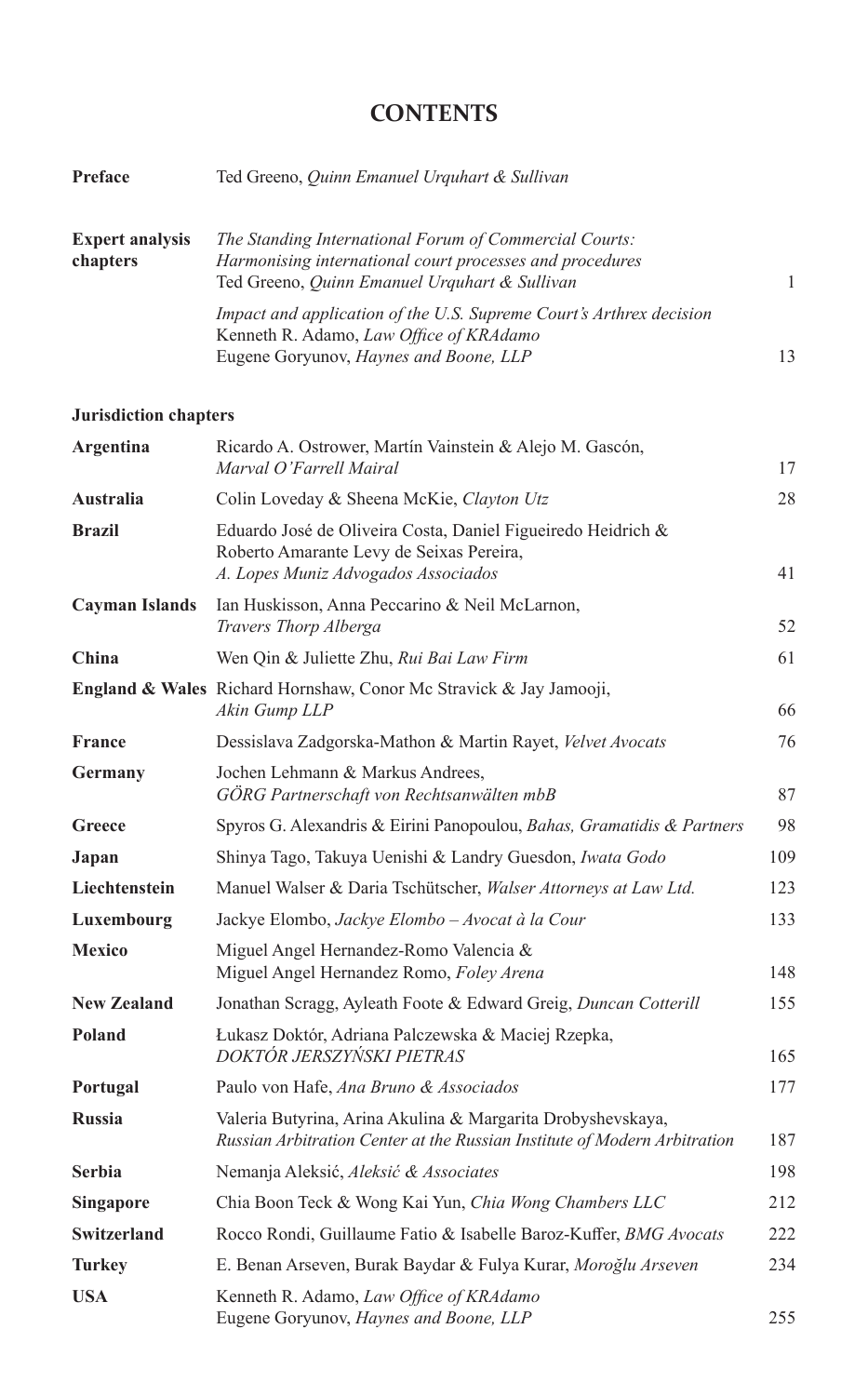## Liechtenstein

#### Manuel Walser & Daria Tschütscher Walser Attorneys at Law Ltd.

#### **Efficiency of process**

Liechtenstein is a civil law country. Due to its historical proximity to Austria, both Liechtenstein law and the organisation of the courts are strongly influenced by the Austrian model. In the recent past, however, Swiss law has increasingly been used as a basis for the reception of Liechtenstein's own laws. Since neither Austrian nor Swiss law takes into account the special features of Liechtenstein, the country's own provisions are also often created in deviation from the basis of reception. This applies in particular to the area of procedural law.

At the heart of civil procedural law is the Code of Civil Procedure (*Zivilprozessordnung*, "ZPO"), which was comprehensively revised for 2019. The aim of the revision was, in particular, to accelerate and simplify civil proceedings. The reform contained in particular a restriction on the appealability of procedures and procedural decisions of the Princely Court of Justice (*Fürstliches Landgericht*) as well as the appeal decisions of the Princely Appeal Court (*Fürstliches Obergericht*) to the Princely Supreme Court (*Fürstlicher Oberster Gerichtshof*). Changes also affected the area of evidentiary proceedings. For example, witnesses who are located abroad and who are normally to be questioned by way of mutual legal assistance can now also be questioned via videoconference.

Proceedings before the Liechtenstein courts are conducted in the simplest, quickest and most cost-effective manner possible. Shortly after the filing of a lawsuit, the court will convene a first hearing to discuss certain issues concerning jurisdiction, pendency of the dispute, etc. At the same time, there is already the possibility of taking evidence. As a result of this efficient approach, the majority of court cases before the first instance can generally be settled within a period of approximately three to six months.

#### **Integrity of process**

A judge is proposed to Parliament for election by the so-called Judicial Selection Board. The Judicial Selection Board is composed of the reigning Prince, one deputy from each party represented in Parliament, the competent member of the Government and a number of other members corresponding to the representatives of Parliament, who are convened by the reigning Prince. If the recommended candidate is elected by Parliament, he is then appointed judge by the reigning Prince. Due to limited personnel resources, judges are often recruited from Swiss as well as Austrian courts. In order to counteract such staff shortages, attempts are now being made to fill four "candidate judge" positions on a permanent basis.

Civil lawsuits are brought before the Princely Court of Justice. This consists of 15 full-time judges. A single judge decides on civil law matters. This decision can then be appealed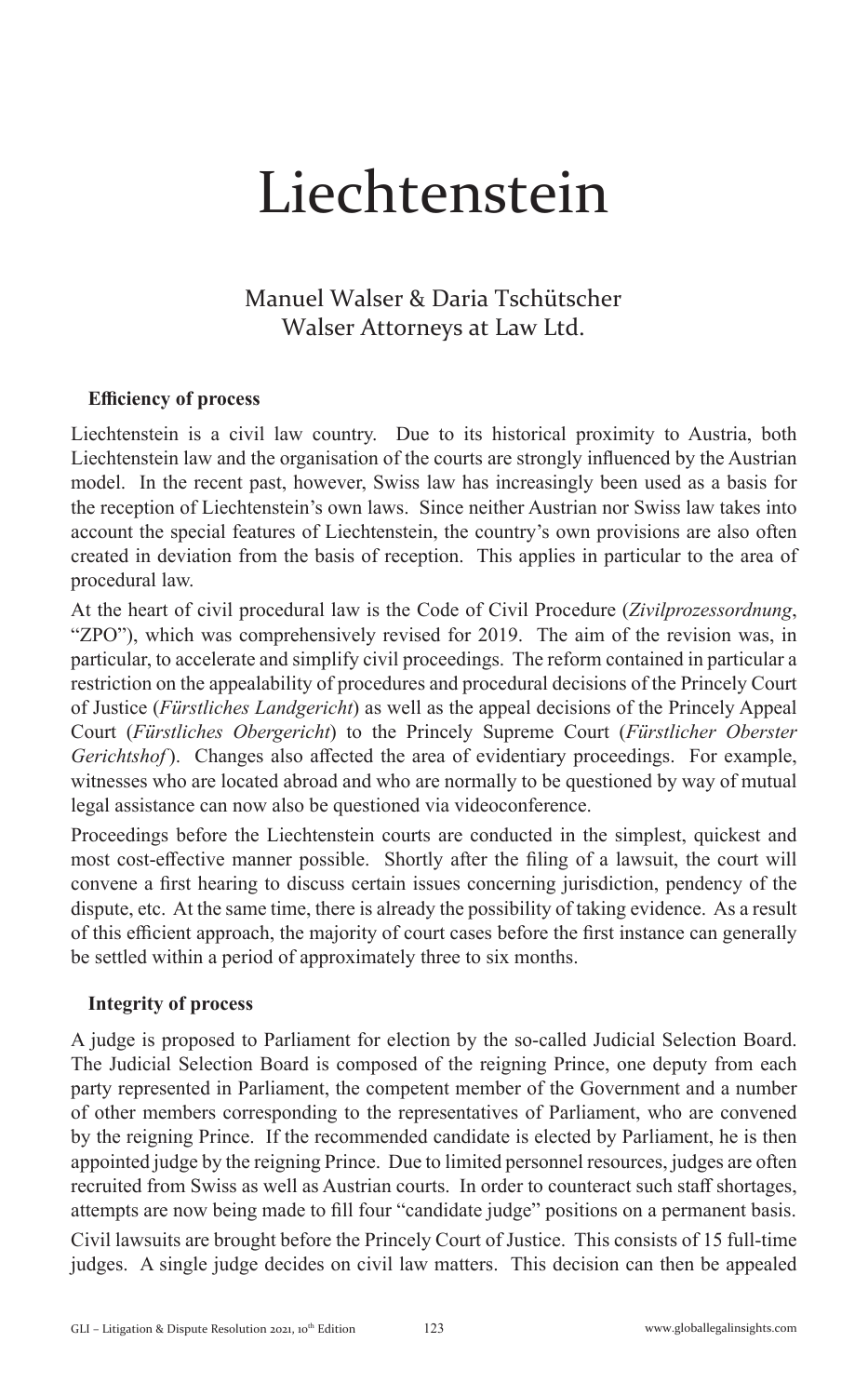to the Princely Appeal Court, consisting of three senates, which in turn are made up of full-time and part-time judges. The decision is made by a three-member senate, at least two of whom must be legally qualified. Under certain circumstances, the Princely Appeal Court's decision can then be appealed to the Princely Supreme Court. This court consists of two senates of five members each, whereby all members are part-time judges and at least three members of the senate must be legally qualified. These decisions can be appealed to the state court (*Staatsgerichtshof* ) only to a limited extent on the grounds of violation of fundamental rights or violation of rights guaranteed by the European Convention on Human Rights. The possibility of decisions being made by a total of four instances guarantees the highest degree of legal certainty.

Although the Court Organization Act (*Gerichtsorgansationsgesetz*) provides for the possibility of non-lawyers taking seats in a senate, it does not provide for the possibility of a pure jury court.

The decision of a court is always subject to the conditions of impartiality and independence of the court. The reasons for which a judge may be rejected are found in the Judicial Organization Act. Thus, as in many other jurisdictions, a judge may not hear a case if he or she has a personal interest in the matter, is related to a party, or if there is a close friendship or enmity with a party. If there is already an appearance of bias, the judge may not hear the case in question.

#### **Privilege and disclosure**

The attorney is obliged to act in accordance with the law and to represent the rights of his party against everyone faithfully and conscientiously. He shall treat the client's statements entrusted to him confidentially. If he passes on this information to third parties, it can have consequences, such as the loss of the lawyer's licence, but also criminal consequences. In Article 15 of the Law on the Legal Profession (*Rechtsanwaltsgesetz*, "RAG"), it is stated that the attorney shall be obliged to maintain confidentiality with regard to the matters entrusted to him and the facts that have otherwise become known to him in his professional capacity, the secrecy of which is in the interest of his party. He shall have the right to such confidentiality in judicial and other administrative proceedings in accordance with the provisions of the procedural law. With regard to confidentiality, the lawyer has the right to refuse to testify in accordance with § 321 ZPO. This is also the case in criminal proceedings according to § 108 Criminal Procedure Code (*Strafprozessordnung*). However, the client can release him from the obligation of confidentiality. In Article 17 RAG, it is stated that the lawyer shall be obliged to refuse representation or even to grant advice if he has represented the other party in the same or in a related matter. Likewise, he may not serve or advise both parties in the same case. This could constitute a conflict of interest and should therefore be avoided. In addition, if the lawyer is acting as a mediator, he is not allowed to provide unilateral advice or representation of one of the parties in this or a related matter against other parties who participated in the mediation.

The lawyer is also obliged to hand over to the party, upon its request, the original documents and files belonging to it upon termination of the representation, as well as to keep the files open for a period of 10 years.

#### **Evidence**

Liechtenstein civil procedure is structured as an adversarial process with pronounced inquisitorial elements. In the trial, it is the task of the parties to prove their allegations,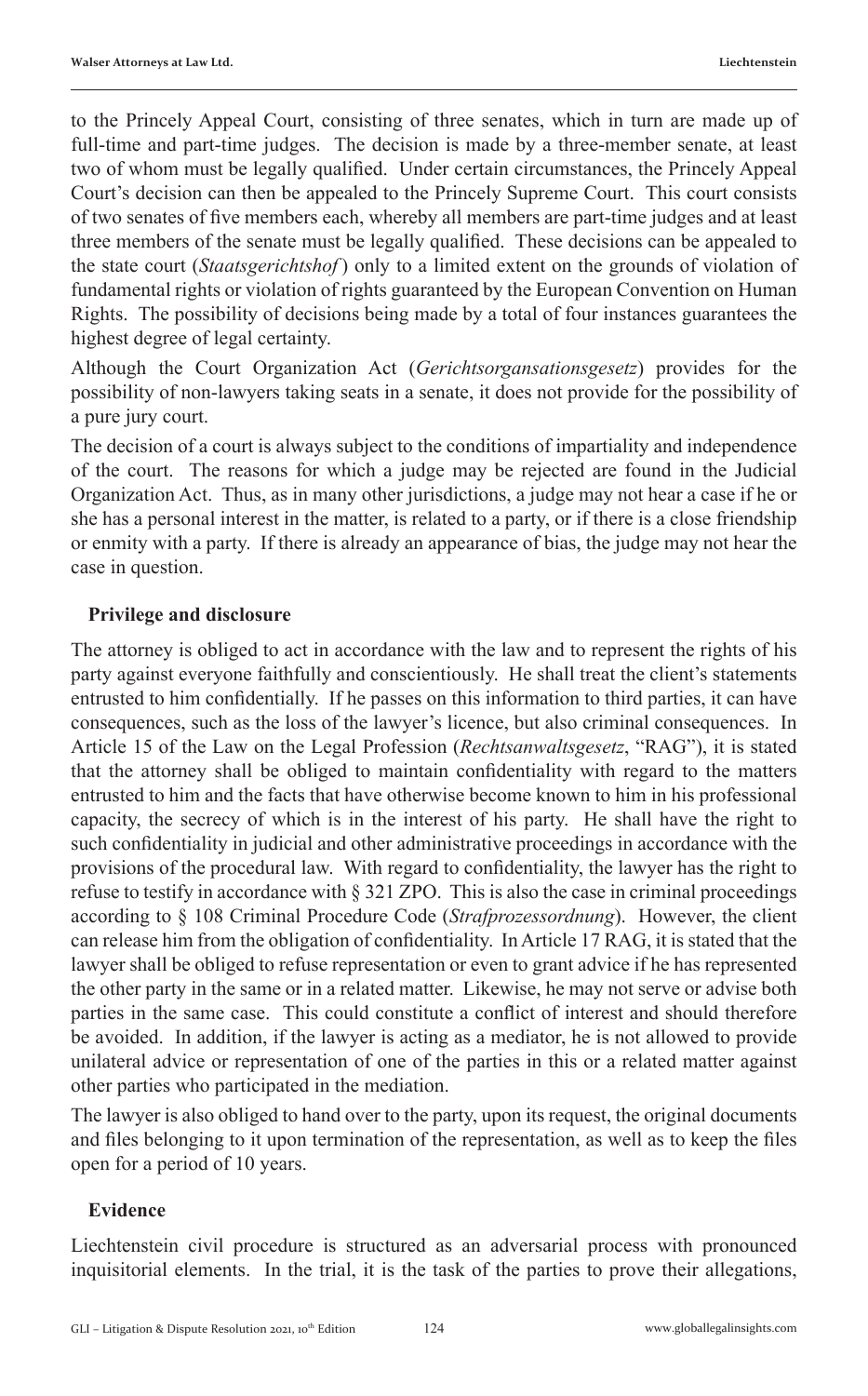because the party who derives rights from the existence of an alleged or disputed fact or puts it forward as a defence against the opponent's allegation must also prove it. However, facts that can be presumed to be known to the court, facts that are not disputed by the opposing party, and facts whose existence is presumed by law, do not require proof. However, it always remains the task of the court to determine the truth. Documents, questioning of witnesses and the party, opinions of experts, and a local inspection may be offered as evidence. The ZPO stipulates that evidence relevant to the court must be taken at the hearing before the court. Witnesses must therefore testify orally before the court. Depositions, written statements, and affidavits are not admissible. However, in certain cases, a witness may testify before a deputised judge by videoconference or, in urgent cases, prior to the hearing. Witnesses have a right to refuse to testify with respect to certain persons or facts. For example, a person called as a witness may refuse to testify to questions the answering of which would expose the witness, his or her spouse or close relatives to criminal prosecution or if it would violate a state-recognised duty of confidentiality (e.g., attorney-client, fiduciary, bank secrecy, etc.).

The judge has the task of conducting the hearing and is therefore entitled to hear the parties and witnesses before the party representatives. Subsequently, the parties may ask questions to the witnesses. However, this is not cross-examination as known to other jurisdictions, since the process of fact-finding is led by the judge. For these reasons, leading questions and any other endeavour to influence witnesses are also prohibited. Inappropriate and misleading questions are therefore rejected by the judge.

With respect to the documents used as evidence in the trial, in contrast to other jurisdictions, there is no mandatory pre-trial disclosure of the same in Liechtenstein law. However, it is possible to obtain an order during the trial compelling the other party to disclose certain documents. Such an order is limited to cases where the document is in the possession of a party who has previously relied on it in the proceedings or where the party burdened with evidence is entitled by law to inspect the document. In addition, an order for disclosure is admissible if the document was prepared for the benefit of the requesting party or if the requested document serves as evidence of the legal relationship between the parties or the circumstances underlying such legal relationship. If the party refuses to disclose the documents despite being ordered to do so, this can only be taken into account accordingly by the court within the framework of the free evaluation of evidence. Liechtenstein law does not provide for any further "punishment". There are also no further means of enforcement to disclose the documents to the other party. Such a refusal leads to the fact that possibly important facts cannot be proven.

In addition to disclosure by the other party, an application may also be made to the court to order a third party to hand over a particular document if the third party is legally obliged to hand it over under the provisions of civil law or if the content of the document is of mutual benefit to the parties (e.g., a joint contract). In contrast to the order addressed to a party to the proceedings, the order addressed to the third party is enforceable. If the third party claims not to be in possession of the deed, the requesting party may also file an action for surrender of the deed (*Editionsklage*).

The task of the judge is to ascertain the truth. If, in the judge's opinion, the evidence offered by the parties is insufficient for this purpose, he is free to take further evidence independently. When passing judgment, however, he is bound by the requests made by the parties and cannot award the parties more than they have requested.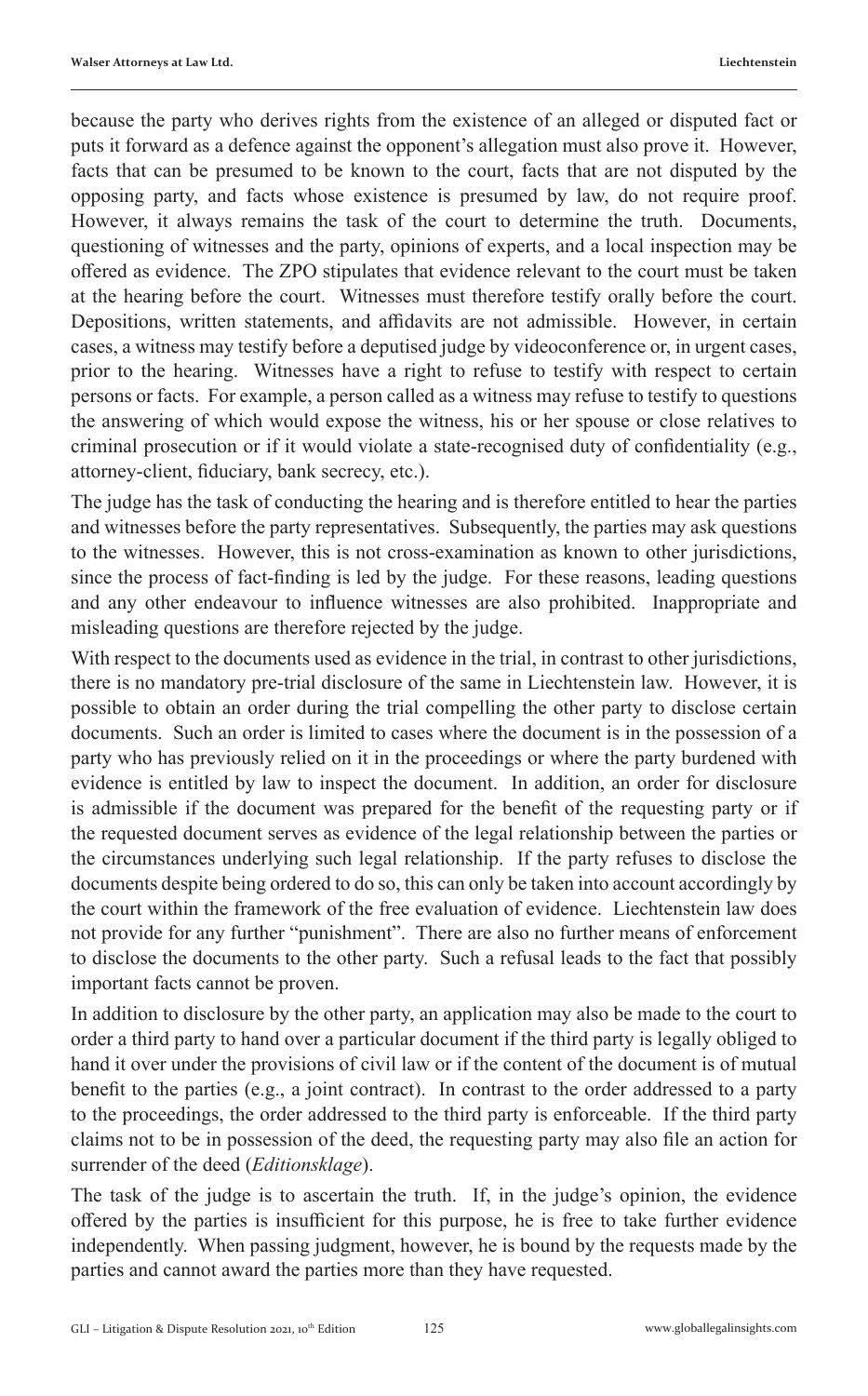#### **Costs**

The costs incurred by proceedings must primarily be borne by the parties themselves. The fees incurred for bringing a civil action are regulated by the Court Fees Act (*Gerichtsgebührengesetz*). In contrast, the attorney's fee may be freely set within the limits of the Lawyers' Fees Act, with the complexity of the case, the degree of liability associated with the case and the nature of the services, in particular, determining the amount of the fee. If it is not possible for a party to bear these costs without putting their "daily needs" in danger, the party may file an application for the granting of legal aid.

Once the proceedings have been concluded, the successful party may claim reimbursement from the unsuccessful party for the legal costs it has incurred, with settlement taking place in accordance with the prescribed statutory rates. If the unsuccessful party does not pay within the time limit set by the court, the decision on costs shall become enforceable. It should always be noted that the winning party is not reimbursed for all the costs incurred by it in the legal dispute, but the attorney's fees to be reimbursed by the losing party are charged according to a statutory rate. However, this rate is often lower than the actual time spent by the lawyer, which is billed to the client. If, on the other hand, the party is only successful with 50% of the claim, the costs shall be deemed to have been paid and each party shall bear the costs it has incurred itself.

If the defendant is sued by a person not domiciled in Liechtenstein, security for the costs of the proceedings in the amount of the estimated court and attorney fees may be required due to the risk of non-enforceability of the costs decision in the case of foreign domicile, if the plaintiff does not own real property or other assets in Liechtenstein.

#### **Litigation funding**

The court costs incurred by the court proceedings are in principle to be borne by the parties themselves. However, if a person is unable to pay these costs without putting their "daily needs" in danger, he or she may receive state assistance. This so-called legal aid is available to both natural and legal persons. In practice, the granting of legal aid is handled much more strictly in the case of legal entities than in the case of natural persons. However, it is only granted if the application does not appear to be obviously wilful or hopeless. If the party's assets or income improve significantly, he or she must inform the court immediately by submitting a declaration of assets. The legal aid merely relieves the person from having to pay his or her own costs. If he or she is unsuccessful in the proceedings and also has to bear the costs of the other party, this is not covered by the legal aid.

Liechtenstein law does not provide statutory rules governing third-party funding. Therefore, there are no restrictions as to arrangements between funders and litigants. There is no obligation to disclose funding arrangements either. However, if lawyers act as third-party funders, the general professional restrictions apply, since contingency and conditional fee arrangements (*quota litis*), which give a part of the proceeds to the lawyer, are prohibited between lawyers and their clients.

#### **Class actions**

In contrast to other legal systems, Liechtenstein procedural law does not provide for class actions, since the plaintiff must be fully entitled to assert the respective right, otherwise the action will be dismissed for lack of active legitimacy. Only in certain exceptional cases, for example, if the claim has been assigned or the subject matter of the dispute has been sold to a third party, is it possible to assume the right of a third party.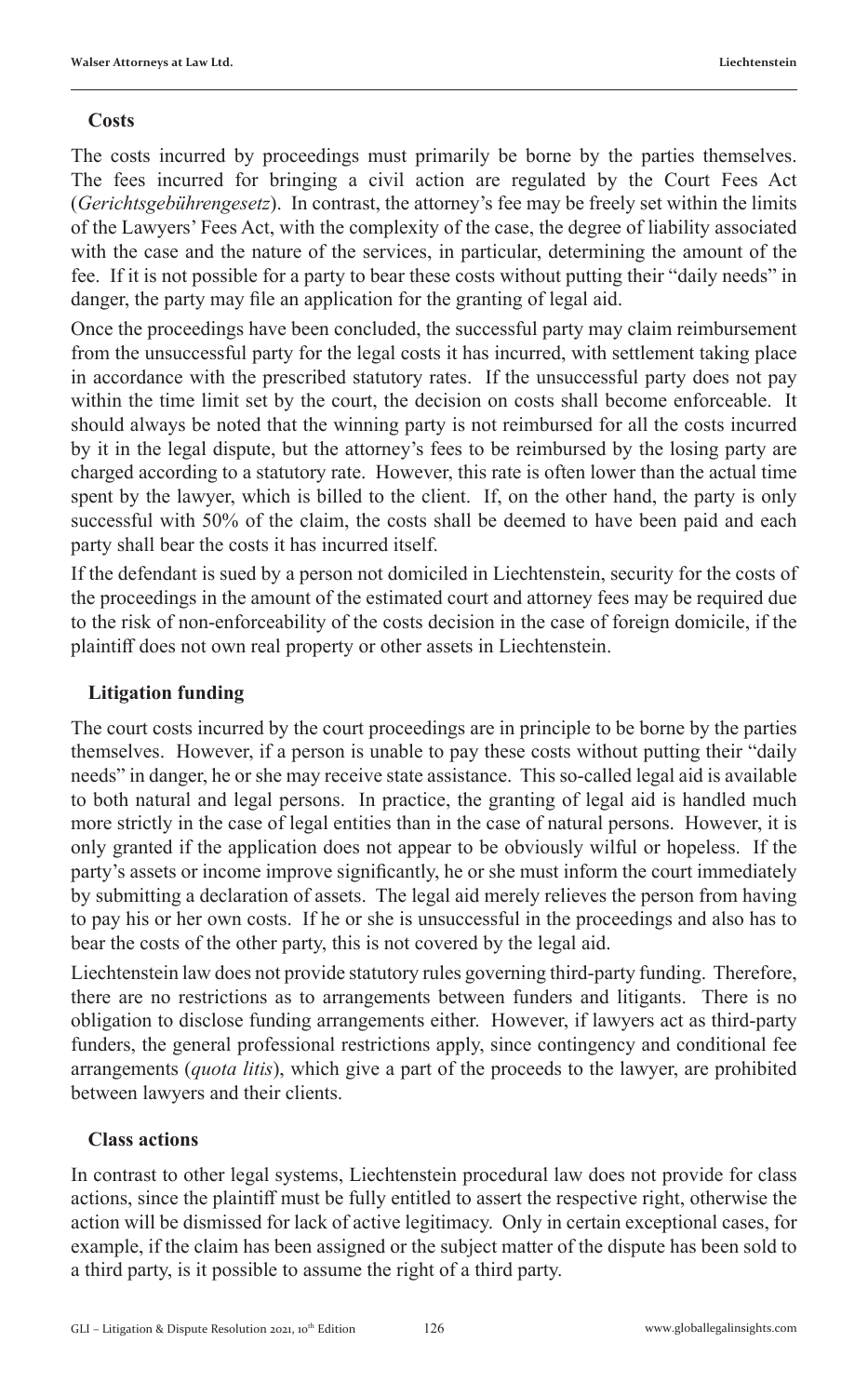#### **Interim relief**

In Liechtenstein, interim relief is regulated in the Liechtenstein Enforcement Act (*Exekutionsordnung*, "EO"). For the court to grant interim relief, it needs an application. This application can be filed either together with the statement of claim or beforehand and also in the course of the proceedings.

The purpose of the interim relief is to secure the rights of the creditor for future execution proceedings. The aim is to protect the creditor's current position so that the debtor's behaviour on the one hand and possible adverse circumstances on the other hand do not frustrate or hinder the creditor's satisfaction when he has the enforceable title. To achieve its goal, the interim relief must be issued and enforced quickly, which is why the material claim and the threat to enforcement must be certified. The existence of the claim is therefore only to be examined as a preliminary question in the discovery proceedings. If the preliminary injunction is finally issued by order, it has a double function. On the one hand it is an execution title, and on the other hand it is an execution permit.

The EO provides for two types of interim remedies:

- the security of monetary claims (*Sicherungsbot*); and
- the security of non-monetary claims, so-called "official order" (*Amtsbefehl*).

Furthermore, there is the special interim relief that clarifies the securing of other legal spheres and is standardised in Article 381 Ziff. 2 EO. The aim here is to prevent imminent violence and to avert imminent irreparable damage; i.e., to comprehensively secure a contentious legal sphere.

#### The security of monetary claims

The prerequisite for issuing interim relief to secure a monetary claim is the certificate from the endangered party of a concrete subjective endangerment of the collection of the monetary claim that, without the interim relief, the opponent of the endangered party may thwart or hinder the collection of the monetary claim. Alternatively, it must certify a claim of the endangered party and the concrete objective danger that the judgment would have to be enforced abroad and that no assets suitable for satisfaction would be available in Liechtenstein.

In the end, only that monetary claim is to be secured, which is the subject of the current or future process. In the absence of a certificate, the application for remission must be rejected. Even if the certificate is sufficient, the court may, depending on the circumstances, make the authorisation conditional on the provision of a security.

In order to secure the monetary claims, the court may order means of security listed in Article 379 para. 3 EO:

- the seizure, custody and administration of movable assets of the opponent of the endangered party, including the legal deposit of money;
- a judicial prohibition on the sale or pledging of movable assets of the opponent of the endangered party;
- a judicial prohibition directed towards third parties; or
- a judicial prohibition on transferring or mortgaging immovable property.

In addition, in order to secure other claims or rights, other means such as establishing the right of retention or ordering the debtor to refrain from any action adversely affecting the claim are available.

#### Official order

The interim relief to secure other individual claims is directed to claims that are not directed to payment for other performance, acquiescence or omission. The endangered party must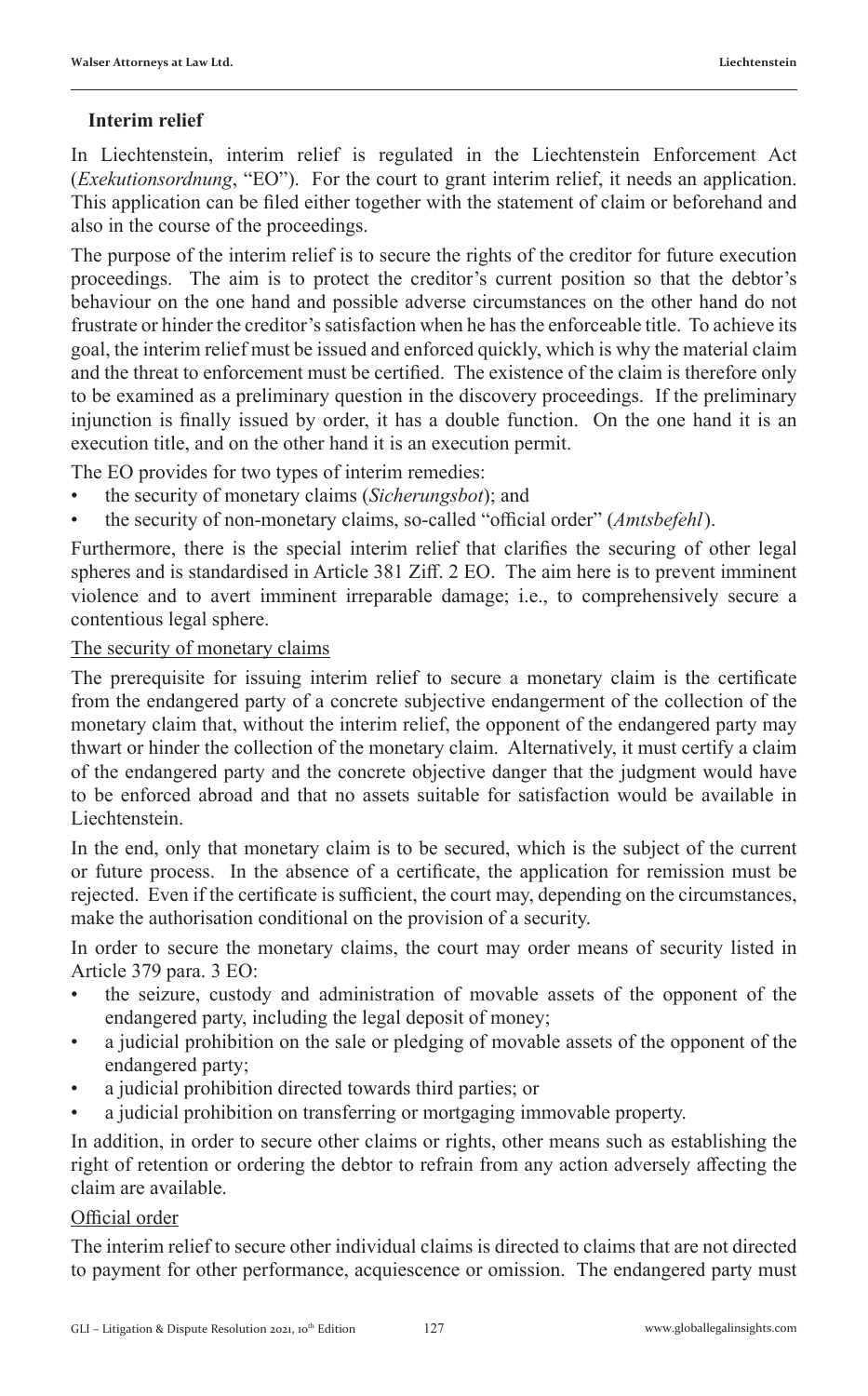assert and certify the claim and its endangerment. The risk is merely a concrete objective risk that does not depend on the behaviour of the debtor. Accordingly, it must be aware that without the interim relief, the legal pursuit or realisation of the claim would be thwarted or made considerably more difficult. The objective threat is satisfied by the need to enforce the judgment abroad.

The security means for the securing of individual claims are listed in Article 382 EO:

- the judicial deposit of the movable property in the custody of the opponent of the endangered party or the order of a safekeeping by an authorised depository or specially appointed custodian;
- the administration of the movable or immovable property or rights;
- the authorisation of the endangered party to retain the opponent's property in his custody until the final decision on this claim;
- the commandment addressed to the opponent of the endangered party to carry out individual actions that appear necessary to preserve the object of the claim or to maintain its present condition;
- the prohibition of individual detrimental acts or changes to the objects of the claim directed at the opponent of the party at risk;
- the judicial ban on the sale, encumbrance or pledging of real estate or book-entry rakes;
- the judicial prohibition of third parties, if the opponent of the endangered party has to make a claim to a third person for performance or surrender; and
- the personnel arrest according to Article 386 EO only applies if no other interim relief is sufficient to achieve the intended security purpose and if not, only the endangerment and the claim are certified. Furthermore, it only applies if the opponent of the endangered party is a fugitive or suspected of fleeing and if, at the same time, the concern is justified that the execution would be thwarted by the flight of the opponent of the endangered party.

Interim injunctions are generally issued and enforced at the expense of the applicant, irrespective of any claim to which the applicant may be entitled at the end of the ordinary proceedings. Exceptions exist and the costs are imposed on the defendant if he has unsuccessfully applied for the restriction or cancellation of the temporary injunction. The defendant shall then bear the costs incurred for the unsuccessful restriction or revocation.

#### **Enforcement of judgments/awards**

The enforcement of civil law judgments is determined by national law, namely by the EO. According to the EO, execution acts may take place on the basis of foreign acts and deeds only if this is provided for in state treaties or if the reciprocity is guaranteed by state treaties or by government declarations of reciprocity. Liechtenstein has been a member of the European Economic Area ("EEA") since 1995 and is also a signatory to the following international and multilateral agreements:

- the Hague Convention on the Recognition and Enforcement of Decisions relating to Maintenance Obligations, 15 April 1958;
- the European Convention Concerning the Recognition and Enforcement of Decisions relating to Custody Rights for Children, 20 May 1980;
- the European Convention on Information on Foreign Law, 7 June 1968;
- the Additional Protocol to the European Convention on Information and Foreign Law, 15 March 1978;
- the European Convention on the Calculation of Time Limits, 16 May 1972;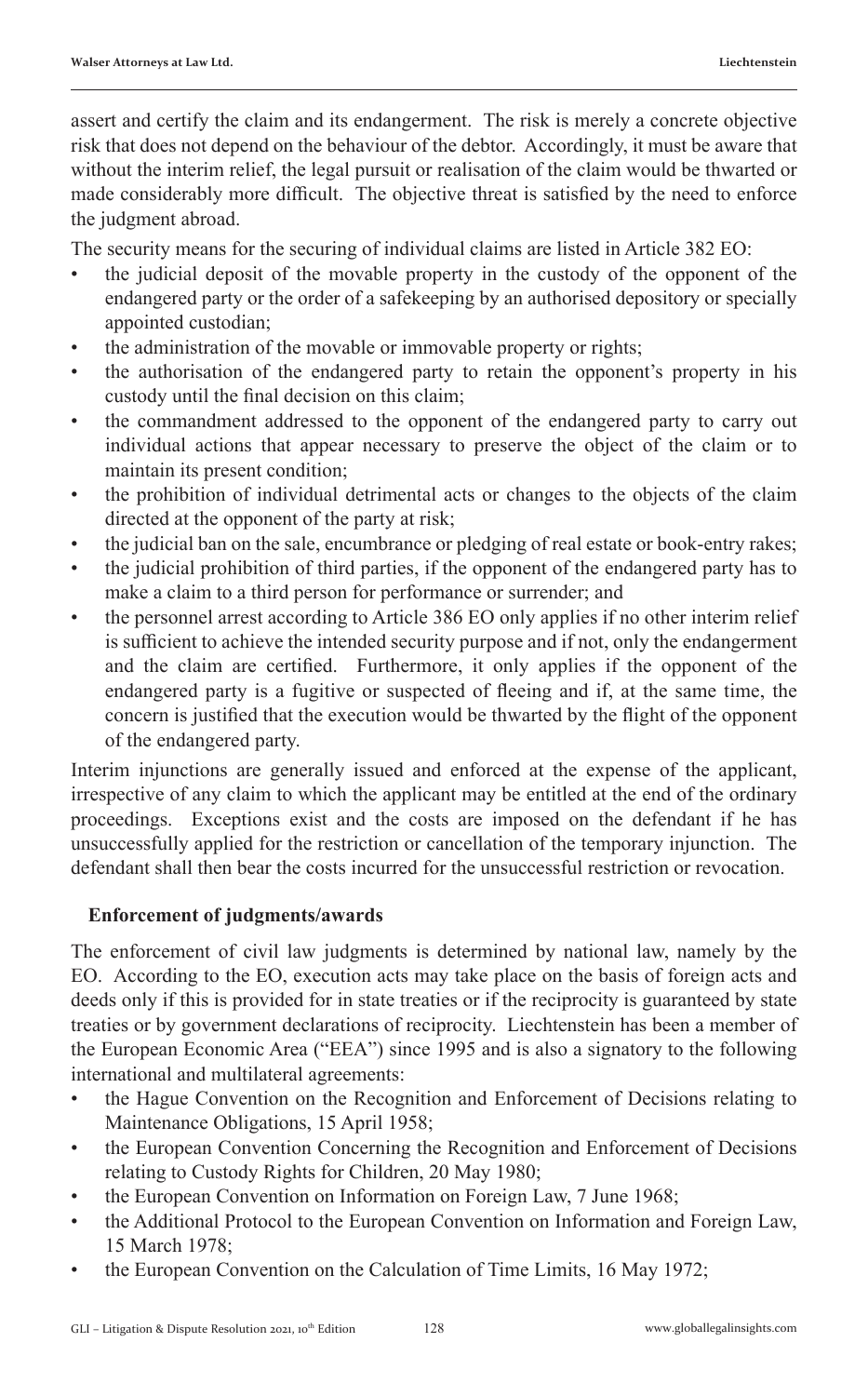- the Convention of the Recognition and Enforcement of Foreign Arbitral Awards ("New York Convention"), 10 June 1958; and
- the Hague Convention on the Law Applicable to Trusts and on their Recognition, 1 July 1985.

However, Liechtenstein has not yet acceded to the Brussels Convention on Jurisdiction and Enforcement or the Lugano Convention. In addition, bilateral state treaties assuring mutual recognition exist only with Austria and Switzerland. The agreements do not cover every single civil law matter, and expressly exclude the enforcement of interim injunctions, decisions issued in insolvency proceedings, etc. *Da solche bilateralen Verträge nur mit Österreich und der Schweiz bestehen, bedeutet dies in Konsequenz, dass ausländische Urteile grundsätzlich nicht anerkannt und vollstreckt werden*. Since such bilateral treaties exist only with Austria and Switzerland, this means in consequence that foreign judgments are in principle not recognised or enforced.

Ultimately, foreign judgments are recognised as public documents and therefore facilitate the collection of claims. If an official document is available, it can be used to request the initiation of legal proceedings. Within the framework of this procedure (*Rechtsöffnungsverfahren*), the court discusses in summary proceedings whether or not the creditor has a claim against the debtor on the basis of the documents. If the court decides in the affirmative, the debtor has 14 days to file a so-called action for annulment (*Aberkennungsklage*) with the court. It is then clarified in an ordinary trial whether the creditor's claim against the debtor is justified or not.

In contrast, Liechtenstein has acceded to the New York Convention. Therefore, awards rendered by an arbitral tribunal in Liechtenstein can be enforced in all contracting states and thus almost worldwide, and all arbitral awards issued in a contracting state are in turn recognised and enforced in Liechtenstein.

#### **Cross-border litigation**

Liechtenstein is a signatory to the Hague Convention on the Taking of Evidence Abroad in Civil or Commercial Matters. Therefore, Liechtenstein assists in the service of judicial documents, as well as in obtaining evidence, etc.

In contrast, the Liechtenstein courts have jurisdiction to hear all those cases in which an (inter)national jurisdiction standard declares them to have jurisdiction or the parties declare the courts in Liechtenstein to have jurisdiction on the basis of a valid agreement on the place of jurisdiction. According to the domestic jurisdiction rules, however, the courts in Liechtenstein always have jurisdiction if the defendant has his domicile or registered office in Liechtenstein.

#### **International arbitration**

The arbitration procedure in Liechtenstein was reformed in 2010. As in the rest of the ZPO, the provisions are very much based on the Austrian model, which largely follows the UNCITRAL Model Law on International Commercial Arbitration 1985. Liechtenstein arbitration law therefore largely corresponds to international standards. The international scope of application of arbitral tribunals in Liechtenstein is given (with a few exceptions) if the seat of arbitration is in Liechtenstein. It should be emphasised that, unlike in the Austrian model, the arbitration of disputes arising from the association relationship by institutions is not excluded from the scope of application of arbitration law. Furthermore, the Liechtenstein Chamber of Commerce and Industry released the Liechtenstein Rules of Arbitration in 2012. Parties can agree that an arbitral tribunal has jurisdiction under these rules.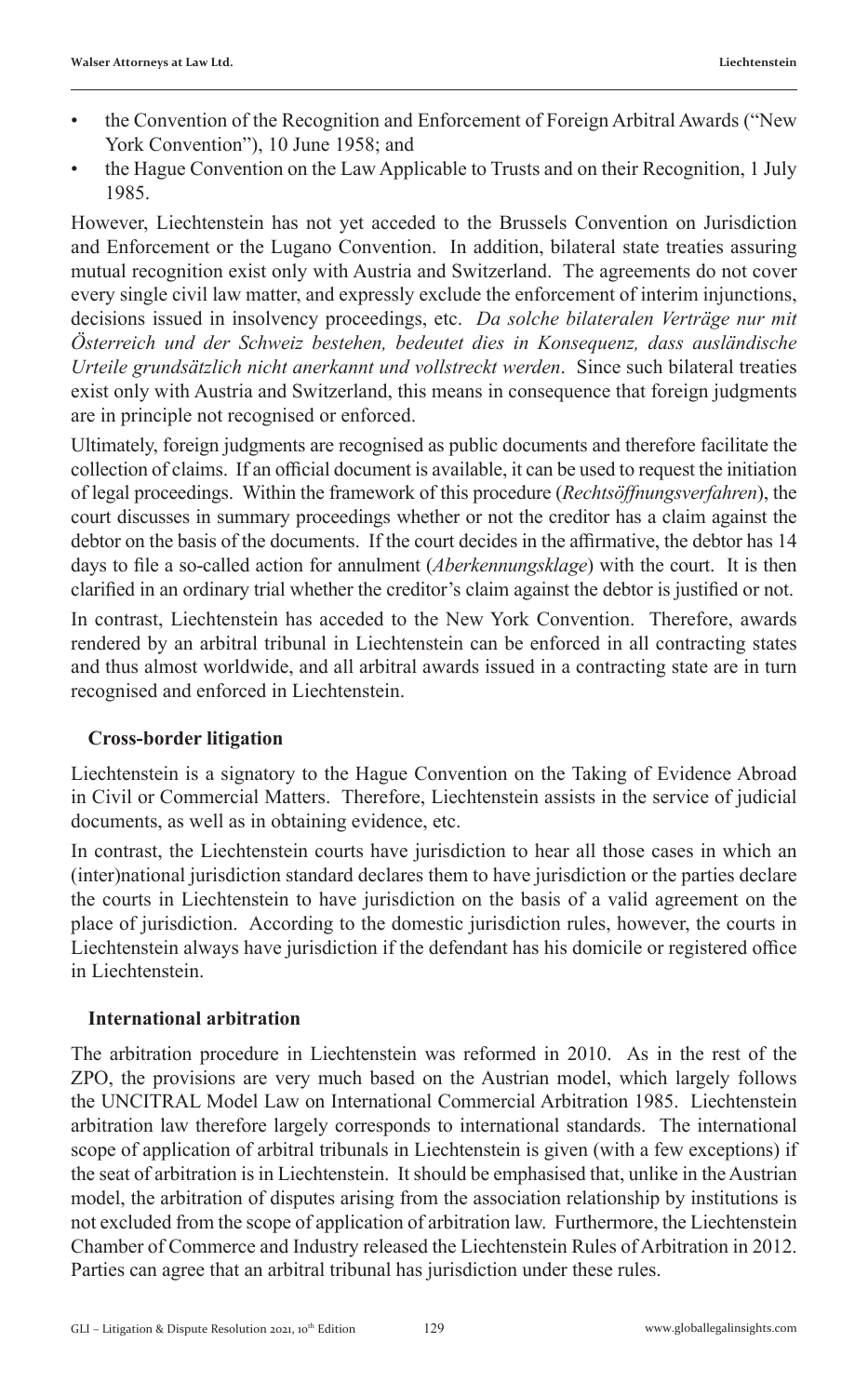Any pecuniary claim that is subject to a court decision is arbitrable. Only certain businessrelated disputes, family law matters and disputes arising from apprenticeship contracts cannot be the subject of an arbitration agreement. Arbitration agreements must be in writing and may be concluded in a jointly signed document, a standard clause in a contract or through correspondence exchanged between the parties.

The parties are largely free to decide the number and selection of arbitrators. In practice, these are mostly lawyers and attorneys at law. However, active judges during their employment cannot be appointed as arbitrators in Liechtenstein. The prerequisite for the election of an arbitrator is always his impartiality and independence. To act as an arbitrator, it is required to disclose several personal matters such as financial or other business interests in the subject matter of the dispute, or personal or business relationships with one of the parties. If a proposed arbitrator does not meet these requirements, the arbitrator may be rejected. The ground for challenging state judges in Liechtenstein courts may serve as a guideline for this. The parties may provide for stricter or additional requirements as to neutrality or specific qualifications. If an arbitrator is to be challenged, the party challenging him must do so in writing within four weeks. The arbitral tribunal shall then decide on the challenge. Due to the high risk of an incorrect decision, the rejecting party can request a review by the state court within four weeks. According to § 608 ZPO, a substitute arbitrator must be appointed if an arbitrator resigns or is successfully challenged. If the parties have not reached an agreement on the appointment of the arbitral tribunal, nor do they agree on it within a reasonable period of time, the appointment can be made by the ordinary court upon application. The state court also assists the parties in the appointment of a substitute arbitrator, if necessary. In addition, the state court also provides assistance in the enforcement of interim measures.

In addition, the parties are basically free to conduct the arbitration proceedings according to their own ideas and without interference from the state court. However, it is open to a party, after the arbitration proceedings have been settled, to sue in the state courts for annulment of the arbitral award. However, this is only possible if:

- a valid arbitration agreement does not exist, or if the arbitral tribunal has denied jurisdiction but a valid arbitration agreement does exist, or if a party was incapable of entering into a valid arbitration agreement under the law governing him personally;
- a party was not duly notified of the appointment of an arbitrator or of the arbitration proceedings, or for some other reason was unable to assert its means of attack or defence;
- the award concerns a dispute to which the arbitration agreement does not apply, or it contains decisions that exceed the limits of the arbitration agreement or the parties' request for relief; if the defect concerns only a separable part of the award, that part shall be set aside;
- the constitution or composition of the arbitral tribunal is inconsistent with any provision of this section or with any permissible agreement of the parties;
- the arbitral proceedings have been conducted in a manner contrary to fundamental values of the Liechtenstein legal system (*ordre public*);
- the conditions exist under which, according to  $\S$  498, para. 1, Ziff. 1 to 5 ZPO, a court judgment may be challenged by means of an action for revision;
- the subject matter of the dispute is not arbitrable under domestic law; or
- the arbitral award is contrary to fundamental values of the Liechtenstein legal system (*ordre public*).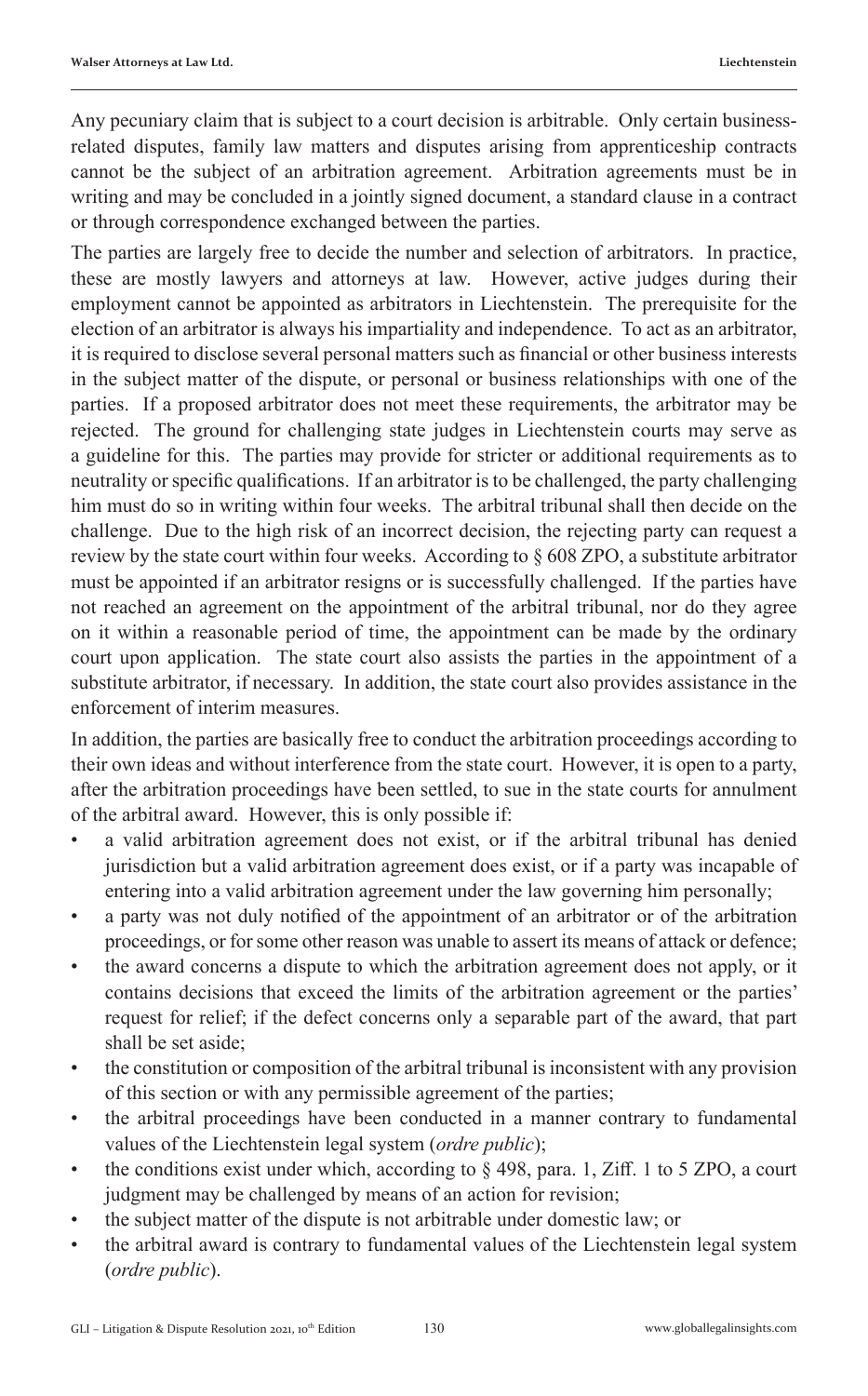#### **Mediation and ADR**

The most central extrajudicial ways of resolving disputes are arbitration and mediation, with arbitration being considered the most important form of alternative dispute resolution.

In addition to these dispute resolution methods, there are other extrajudicial ways of dispute resolution in Liechtenstein. This is particularly the case in the form of conciliation bodies and professional associations. For example, the Conciliation Board (*Schlichtungsstelle*) is a mediation body for conflicts between clients and a bank or an asset management company as well as payment service providers.

#### **Regulatory investigations**

Due to the accession of Liechtenstein to the EEA in 1995, Liechtenstein must implement much of the legislation of the European Union in the form of directives and regulations. This influence consequently has a major impact on regulatory investigations. An important regulation to name is the General Data Protection Regulation of the European Parliament and of the Council of the European Union, which was adopted into the EEA body of law in July 2018. In light of the evolution and increasing complexity of legislation, it is likely that lawyers will also be increasingly involved in administrative, compliance and regulatory matters.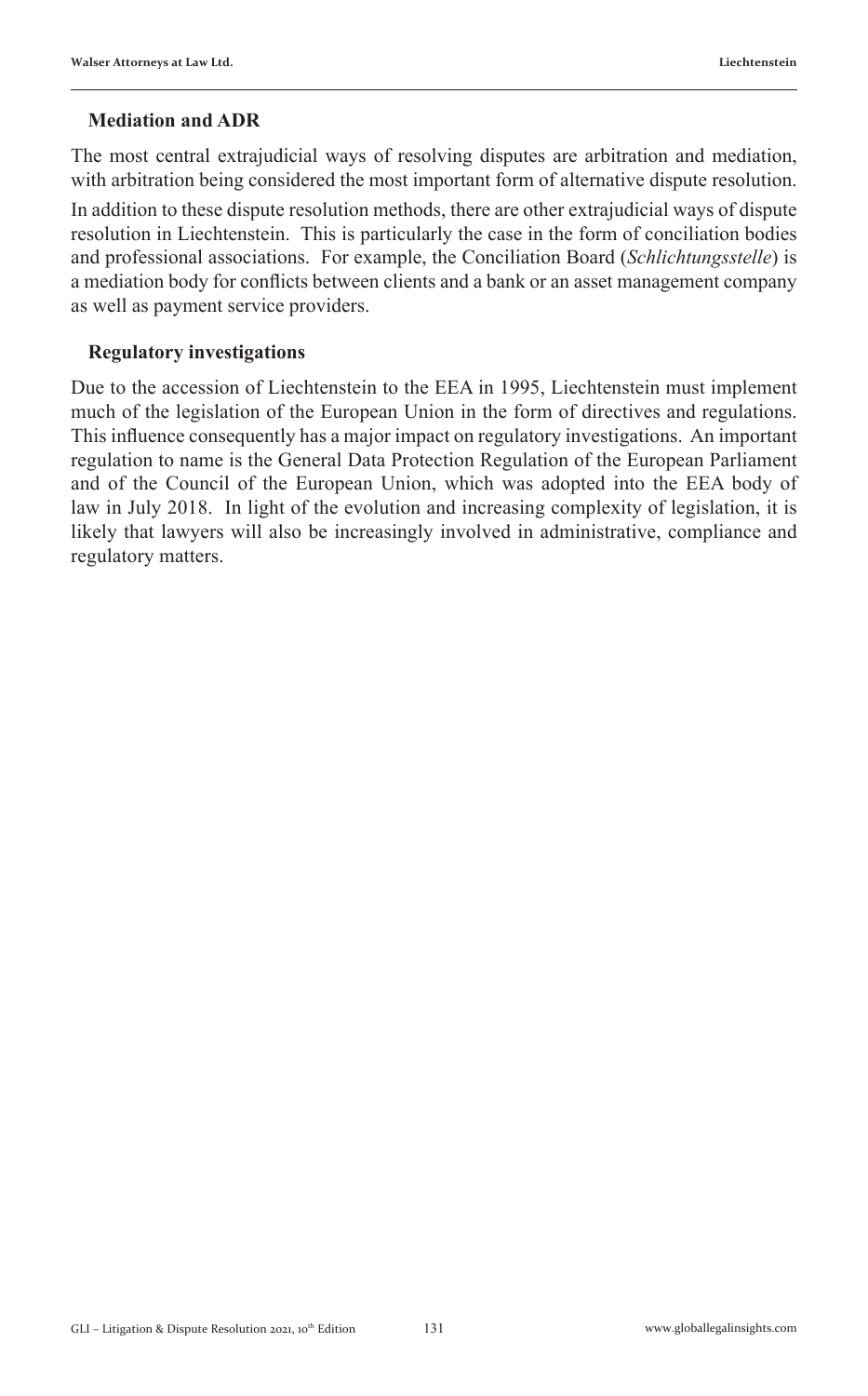

#### **Manuel Walser**

#### **Tel: +423 265 80 80 / Email: manuel.walser@walser-law.li**

*Dr. iur.* Manuel Walser, LL.M. is an attorney and member of the Board of Directors of Walser Attorneys at Law Ltd. Since 2014, he has been a member of the Board of Directors of the Liechtenstein Bar Association as well as the Liechtenstein Arbitration Association. His practice focuses on representing private and institutional clients in civil and commercial disputes before the state courts, in particular in international corporate, foundation and trust matters. He also regularly acts as counsel and arbitrator in international and national arbitration proceedings. Since 2017, he has been an official arbitrator for the Principality of Liechtenstein at the OSCE Court of Conciliation and Arbitration.



#### **Daria Tschütscher**

#### **Tel: +423 265 80 80 / Email: daria.tschuetscher@walser-law.li**

MLaw Daria Tschütscher is a legal associate at Walser Attorneys at Law Ltd. Previously, she studied law at the University of Bern and graduated in summer 2020. During her studies, she gained practical experience in the legal department of the Office for Migration of the Principality of Liechtenstein, the European Institute of the University of Zurich and two renowned Liechtenstein law firms. After graduation, she completed her judicial internship at the Princely Court of Justice before joining Walser Attorneys at Law Ltd. as a legal associate. Her practice focuses on civil law, criminal law and litigation.

#### Walser Attorneys at Law Ltd.

Lettstrasse 37, 9490 Vaduz, Liechtenstein Tel: +423 265 80 80 / URL: www.walser-law.li